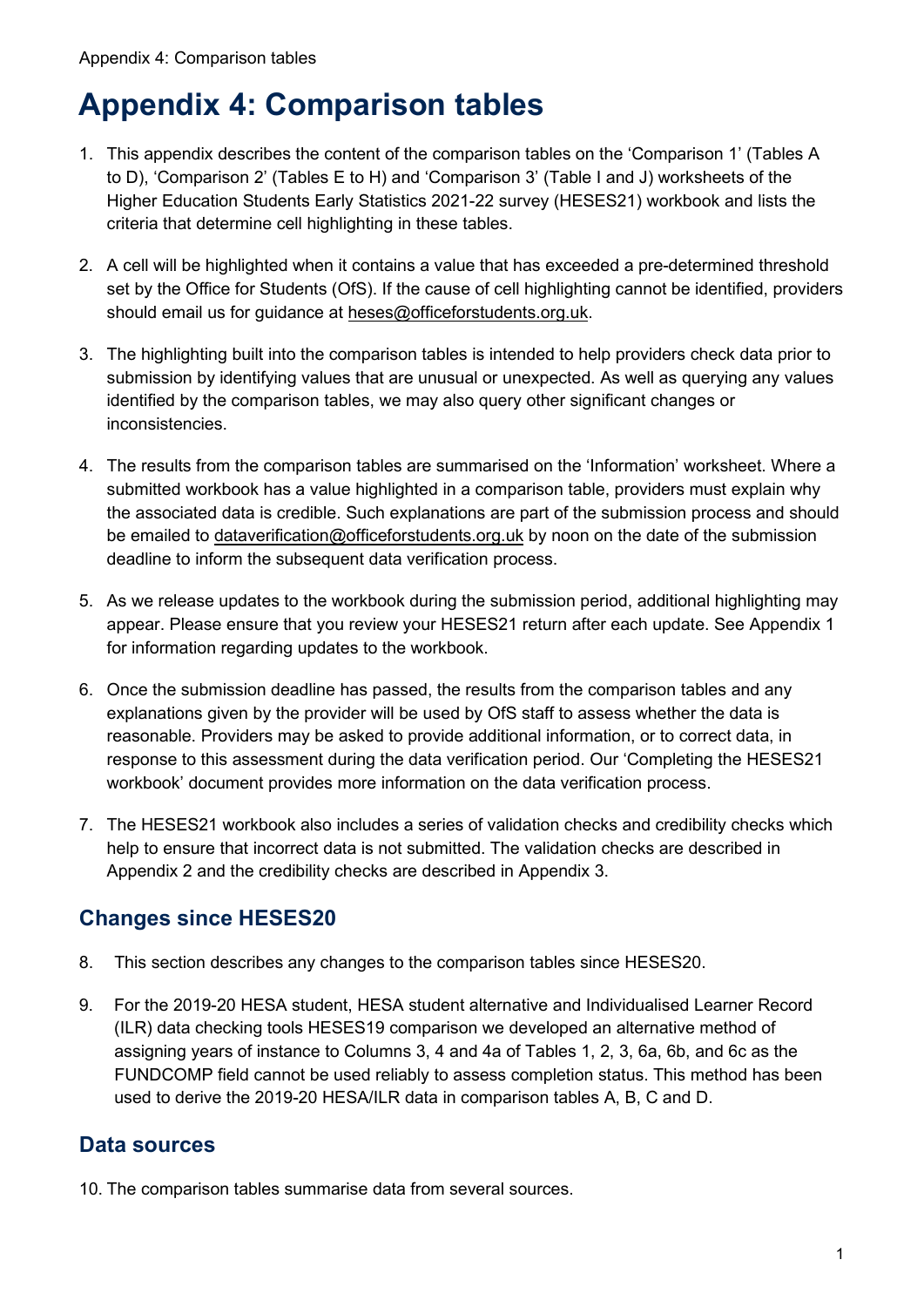For further education and sixth form colleges and academies these are:

- **HESES19**: This data is taken from the HESES19 workbook submitted at the start of the 2019- 20 academic year.
- **2019-20 ILR**: This data is available in the latest HESES19 comparison workbook 'HES19\_XXXXXXXX.xlsx', where XXXXXXXX is the UK Provider Reference Number (UKPRN) for your provider.
- **HESES20**: This data is taken from the HESES20 workbook submitted at the start of the 2020- 21 academic year.
- **2020-21 ILR**: This is 2020-21 data processed by the 2020-21 ILR data checking tool, where available.
- **HESES21**: This data is taken from the relevant tables of the HESES21 workbook.

For all other providers these are:

- **HESES19**: This data is taken from the relevant HESES19 workbook submitted at the start of the 2019-20 academic year.
- **2019-20 HESA**: This data is available in the latest HESES19 comparison workbook 'HES19\_XXXXXXXX.xlsx', where XXXXXXXX is the UK Provider Reference Number (UKPRN) for your provider.
- **HESES20**: This data is taken from the relevant HESES20 workbook submitted at the start of the 2020-21 academic year.
- **2020-21 HESA**: This is 2020-21 data processed by the 2020-21 HESA student or 2020-21 HESA student alternative data checking tool, where available.
- **HESES21**: This data is taken from the relevant tables of the HESES21 workbook.

For the workbook, previous years' data will be shown using the headings HESA/ILR and HESES. If data is not available from any of the data sources, then the relevant column will be greyed out and no comparisons will be made.

# **Cell highlighting**

- 11. Each comparison table description in this appendix includes a table which provides information on cell highlighting. For each comparison, this table describes: the data compared; the criteria for highlighting; and the columns that are highlighted when the criteria are met.
- 12. The colour of the cell in the third column reflects the colour of the highlighting in the comparison table. Yellow highlighting indicates a substantial change between HESES20 and HESES21, and orange highlighting indicates a substantial change between 2020-21 HESA/ILR and HESES21 (if 2020-21 HESA/ILR data is available) or 2019-20 HESA/ILR and HESES21 (if 2019-20 HESA/ILR data is available). Where there are substantial changes for both comparisons, the cell will be highlighted orange. Highlighting may also appear because of comparisons with data from other sources.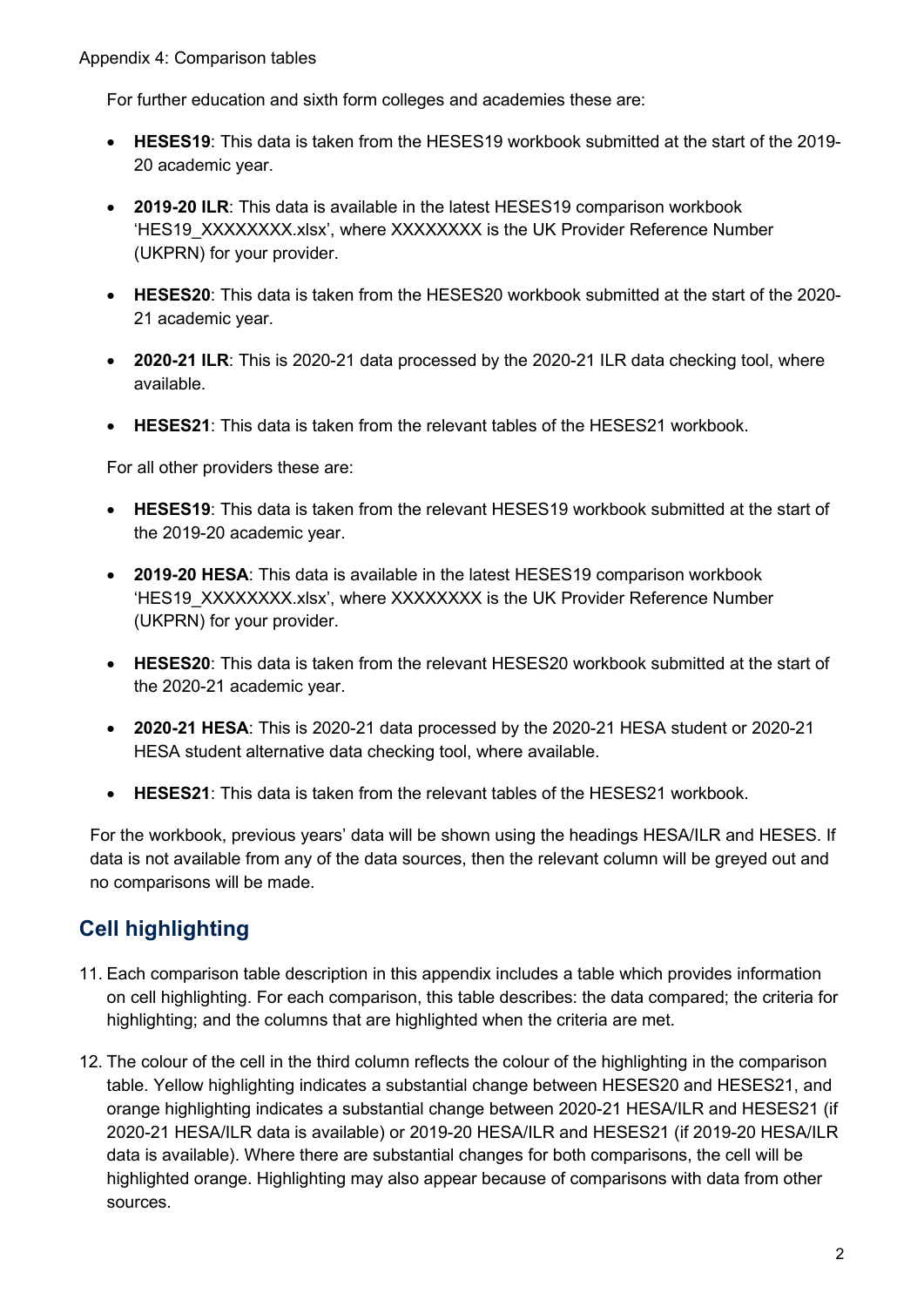#### **Table A: Total countable years of instance split by fundability status in 2019-20, 2020-21 and 2021-22**

- 13. This table summarises the following information from Tables 1, 2 and 3 and splits the years of instance and FTEs in Table A by fundability status (Fundable; Non fundable; Overseas).
	- a. Total countable years of instance, from Columns 1 and 2.
	- b. Total estimated completed years of instance, from Column 4.
	- c. Total estimated FTE, from Column 4a (Column 4a = Column 4 for Table 1, Column 4a =  $0.5 \times$ Column 4 for Table 2 and Column 4a = Column 4a for Table 3).
- 14. Data is summarised for 2019-20 HESA/ILR, HESES20, 2020-21 HESA/ILR and HESES21.
- 15. The table shows the proportion (as a percentage) of the total which is contributed by each fundability status, and the change in proportion (i.e., the percentage point difference) between the following:
	- a. HESES21 and 2020-21 HESA/ILR.
	- b. HESES20 and HESES21.
	- c. 2020-21 HESA/ILR and HESES20.

| Data compared                                                | <b>Criteria</b>                                                                              | <b>Columns highlighted</b>                                   |
|--------------------------------------------------------------|----------------------------------------------------------------------------------------------|--------------------------------------------------------------|
| HESES21 vs.<br>HESES20                                       | Change in proportion of more than<br>4 percentage points and values differ<br>by more than 5 | Change in proportion between<br><b>HESES20 and HESES21</b>   |
|                                                              | HESES21 = $0$ and<br>HESES20 $>$ 5, or vice versa                                            | <b>HESES20 and HESES21</b>                                   |
| HESES21 vs.<br>2020-21 HESA/ILR<br>(Columns $1 + 2$<br>only) | Change in proportion of more than<br>4 percentage points and values differ<br>by more than 5 | Change in proportion between<br>2020-21 HESA/ILR and HESES21 |
|                                                              | HESES21 = $0$ and<br>2020-21 HESA/ILR $>$ 5, or vice versa                                   | 2020-21 HESA/ILR and HESES21                                 |

16. Percentage changes are shown between the totals for the following:

- a. 2019-20 HESA/ILR and 2020-21 HESA/ILR.
- b. HESES20 and HESES21.
- c. 2020-21 HESA/ILR and HESES21.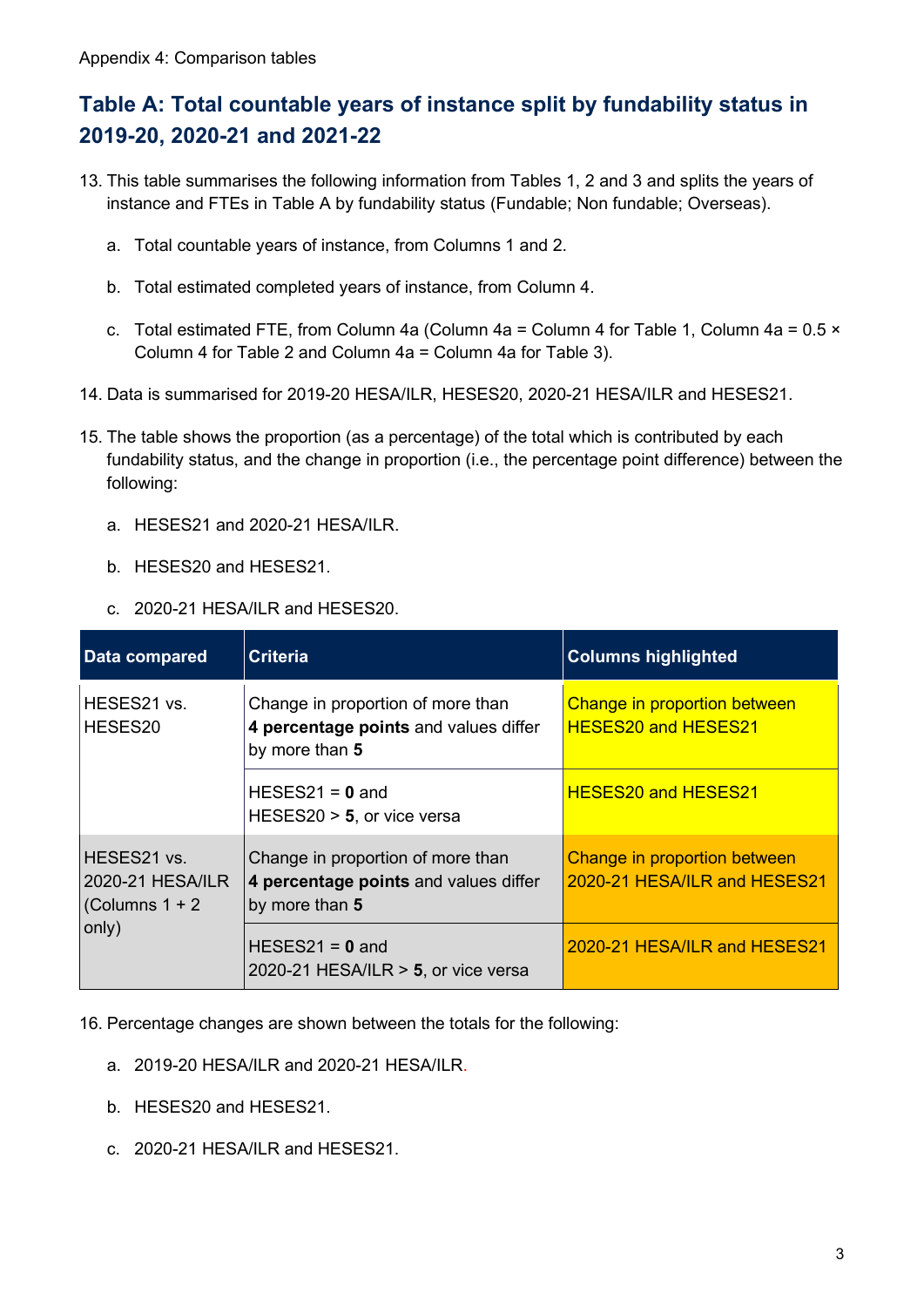| Data compared                          | <b>Criteria</b>                                                         | <b>Columns highlighted</b>                                |
|----------------------------------------|-------------------------------------------------------------------------|-----------------------------------------------------------|
| HESES21 vs. HESES20                    | Change of more than 10 per<br>cent and values differ by more<br>than 50 | Percentage change between<br><b>HESES20 and HESES21</b>   |
|                                        | Change of more than 50 per<br>cent and values differ by more<br>than 10 | Percentage change between<br><b>HESES20 and HESES21</b>   |
| HESES21 vs. 2020-21<br><b>HESA/ILR</b> | Change of more than 10 per<br>cent and values differ by more<br>than 50 | Percentage change between<br>2020-21 HESA/ILR and HESES21 |
|                                        | Change of more than 50 per<br>cent and values differ by more<br>than 10 | Percentage change between<br>2020-21 HESA/ILR and HESES21 |

#### **Table B: Fundable FTEs split by mode in 2019-20, 2020-21 and 2021-22**

- 17. This table splits the fundable FTEs by mode (Full-time; Sandwich year out; Part-time).
- 18. Data is summarised for: 2019-20 HESA/ILR, HESES20, 2020-21 HESA/ILR and HESES21.
- 19. Percentage changes are shown between:
	- a. HESES20 and HESES21.
	- b. 2020-21 HESA/ILR and HESES21.
	- c. 2019-20 HESA/ILR and 2020-21 HESA/ILR.

| Data compared          | <b>Criteria</b>                                                                                          | <b>Columns highlighted</b>                              |
|------------------------|----------------------------------------------------------------------------------------------------------|---------------------------------------------------------|
| HESES21 vs.<br>HESES20 | <b>Full-time:</b><br>Change of more than 10 per cent and<br>values differ by more than 50                | Percentage change between<br><b>HESES20 and HESES21</b> |
|                        | Sandwich year out and part-time:<br>Change of more than 20 per cent and<br>values differ by more than 50 | Percentage change between<br><b>HESES20 and HESES21</b> |
|                        | All modes:<br>Change of more than 50 per cent and<br>values differ by more than 10                       | Percentage change between<br><b>HESES20 and HESES21</b> |
|                        | All modes:<br>HESES21 = $0$ and HESES20 > 5, or vice<br>versa                                            | <b>HESES20 and HESES21</b>                              |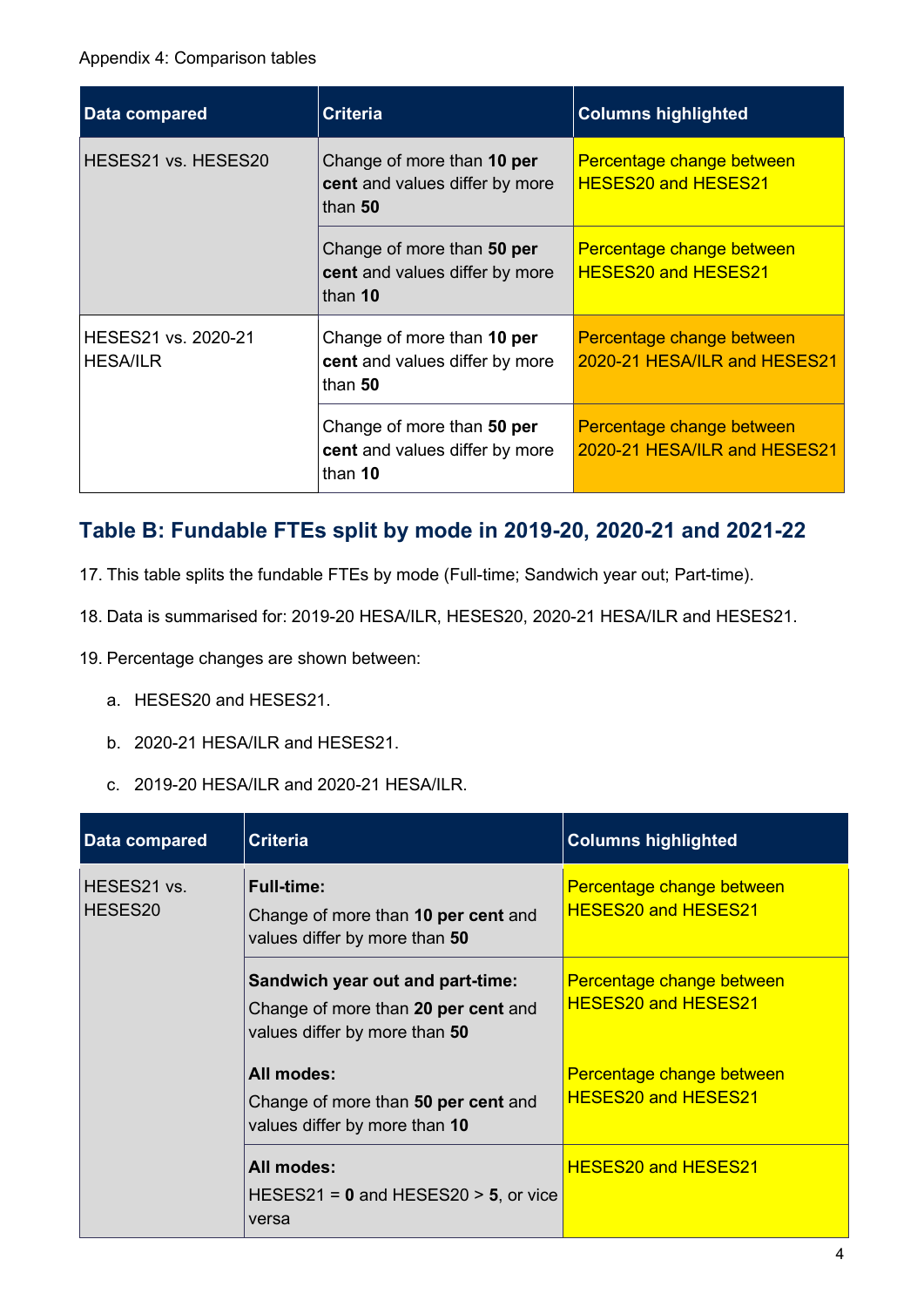| Data compared                   | <b>Criteria</b>                                                                                          | <b>Columns highlighted</b>                                |
|---------------------------------|----------------------------------------------------------------------------------------------------------|-----------------------------------------------------------|
| HESES21 vs.<br>2020-21 HESA/ILR | <b>Full-time:</b><br>Change of more than 10 per cent and<br>values differ by more than 50                | Percentage change between<br>2020-21 HESA/ILR and HESES21 |
|                                 | Sandwich year out and part-time:<br>Change of more than 20 per cent and<br>values differ by more than 50 | Percentage change between<br>2020-21 HESA/ILR and HESES21 |
|                                 | All modes:<br>Change of more than 50 per cent and<br>values differ by more than 10                       | Percentage change between<br>2020-21 HESA/ILR and HESES21 |
|                                 | All modes:<br>$HESES21 = 0$ and<br>2020-21 HESA/ILR $>$ 5, or vice versa                                 | 2020-21 HESA/ILR and HESES21                              |

#### **Table C: Fundable FTEs split by level in 2019-20, 2020-21 and 2021-22**

- 20. This table splits fundable FTEs by level: UG; PGT (UG fee); PGT (Masters' loan); PGT (Other).
- 21. Data is summarised for: 2019-20 HESA/ILR, HESES20, 2020-21 HESA/ILR and HESES21.
- 22. Percentage changes are shown between the following:
	- a. 2020-21 HESA/ILR and HESES21.
	- b. HESES20 and HESES21.
	- c. 2019-20 HESA/ILR and 2020-21 HESA/ILR.
	- d. 2019-20 HESA/ILR and 2020-21 HESA/ILR.

| Data compared                          | <b>Criteria</b>                                                            | <b>Columns highlighted</b>                                |
|----------------------------------------|----------------------------------------------------------------------------|-----------------------------------------------------------|
| HESES21 vs. 2020-21<br><b>HESA/ILR</b> | Change of more than 10 per<br>cent and values differ by more<br>than $100$ | Percentage change between<br>2020-21 HESA/ILR and HESES21 |
|                                        | Change of more than 50 per<br>cent and values differ by more<br>than 20    | Percentage change between<br>2020-21 HESA/ILR and HESES21 |
| HESES21 vs. HESES20                    | Change of more than 10 per<br>cent and values differ by more<br>than 100   | Percentage change between<br><b>HESES20 and HESES21</b>   |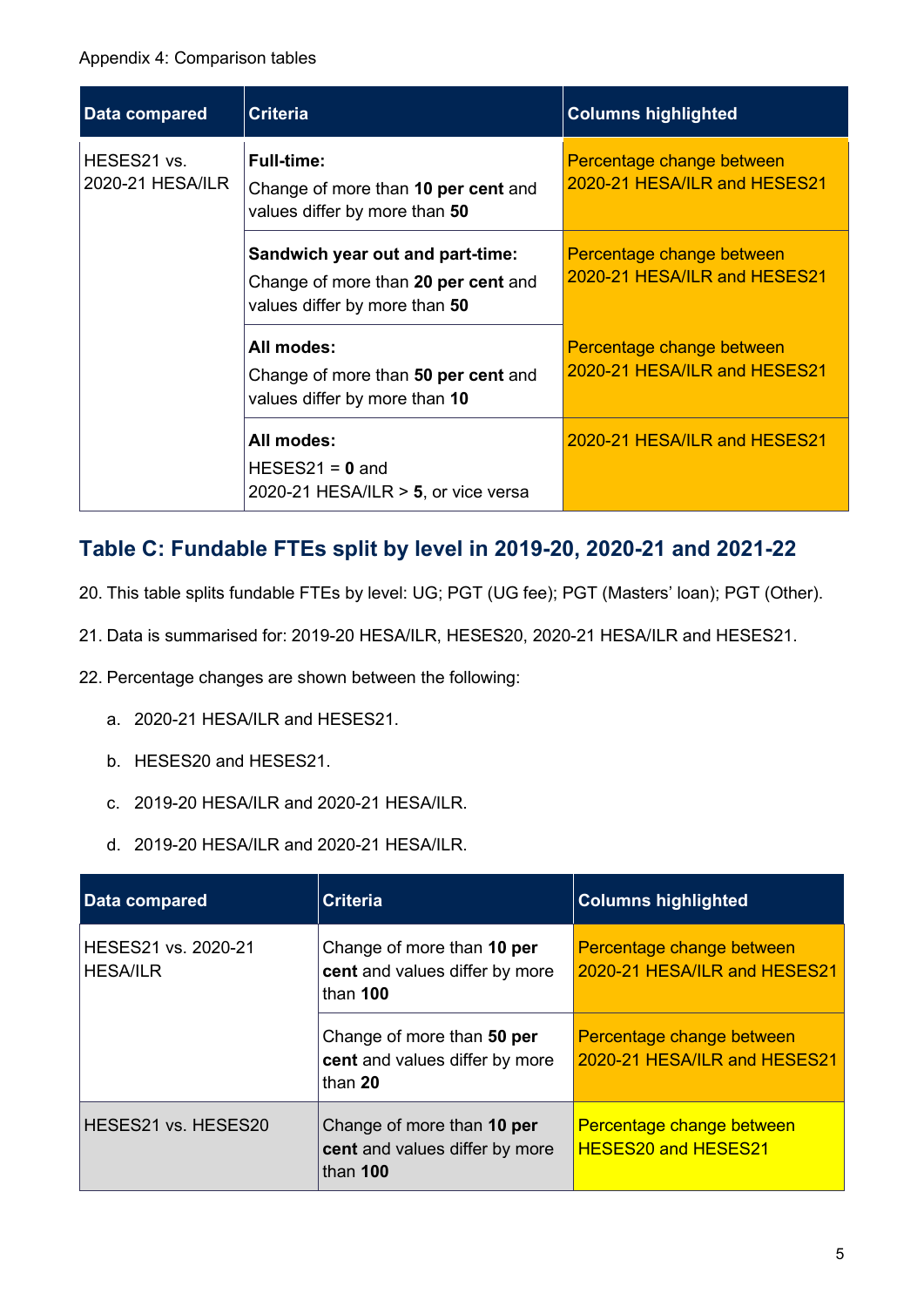| Data compared | <b>Criteria</b>                                                         | <b>Columns highlighted</b>                              |
|---------------|-------------------------------------------------------------------------|---------------------------------------------------------|
|               | Change of more than 50 per<br>cent and values differ by more<br>than 20 | Percentage change between<br><b>HESES20 and HESES21</b> |

# **Table D: Fundable FTEs split by price group in 2019-20, 2020-21 and 2021-22**

- 23. This table splits the fundable FTEs by price group: A; B; C1; C1.1; C1.2; C2; D.
- 24. Data is summarised for: 2019-20 HESA/ILR, HESES20, 2020-21 HESA/ILR and HESES21.
- 25. The table shows the proportion (as a percentage) of the total FTE which is contributed by each price group, and the change in proportion (i.e., the percentage point difference) between the following:
	- a. 2020-21 HESA/ILR and HESES21.
	- b. HESES20 and HESES21.

| <b>Data compared</b>                   | <b>Criteria</b>                                                                                                                                   | <b>Columns highlighted</b>                                      |
|----------------------------------------|---------------------------------------------------------------------------------------------------------------------------------------------------|-----------------------------------------------------------------|
| HESES21 vs. 2020-21<br><b>HESA/ILR</b> | Change in proportion of more than<br>10 percentage points and values<br>differ by more than 10                                                    | Change in proportion between<br>2020-21 HESA/ILR and<br>HESES21 |
|                                        | Change in proportion of more than<br>3 percentage point and values<br>differ by more than 250                                                     | Change in proportion between<br>2020-21 HESA/ILR and<br>HESES21 |
|                                        | HESES21 = $0$ and<br>2020-21 HESA/ILR $>$ 5, or vice<br>versa                                                                                     | 2020-21 HESA/ILR and<br>HESES21                                 |
| HESES21 vs. HESES20                    | Change in proportion of more than Change in proportion between<br>10 percentage points and values   HESES20 and HESES21<br>differ by more than 10 |                                                                 |
|                                        | Change in proportion of more than<br>3 percentage points and values<br>differ by more than 250                                                    | Change in proportion between<br><b>HESES20 and HESES21</b>      |
|                                        | $HESES21 = 0$ and<br>HESES20 $>$ 5, or vice versa                                                                                                 | <b>HESES20 and HESES21</b>                                      |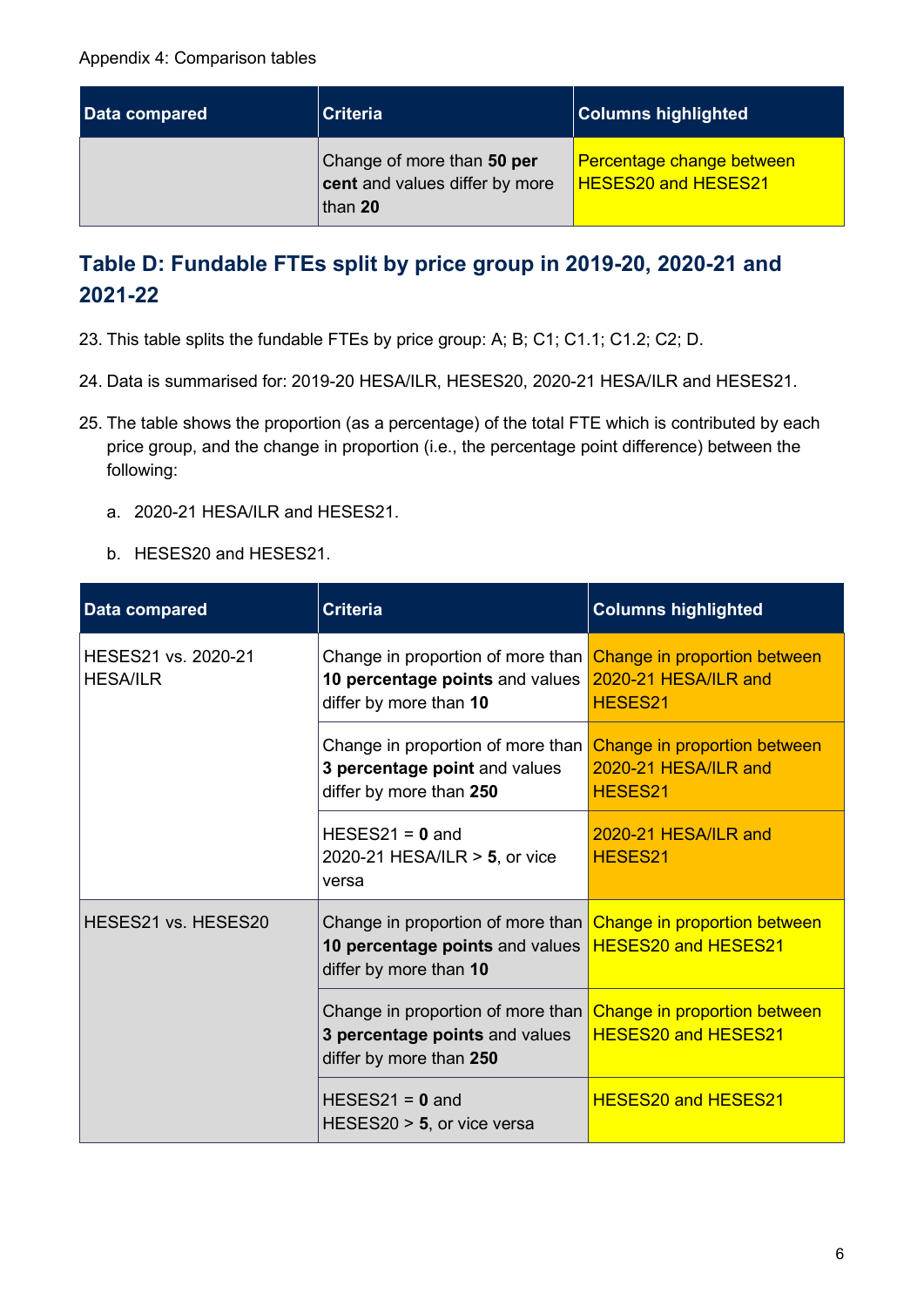#### **Table E: Percentage of fundable non-completions**

- 26. The data in this table is sourced from HESES19, 2020-21 HESA/ILR, HESES20 and HESES21.
- 27. The table summarises the following information from Tables 1 and 3, split by mode (Full-time; Part-time) and level (UG; PGT, i.e., the sum of PGT (UG fee), PGT (Masters' loan) and PGT (Other)):
	- a. Countable years of instance, from Columns 1 and 2.
	- b. Forecast of years of instance not completed, from Column 3.
- 28. The table shows the percentage of non-completions for each source of data, and the difference in percentage of non-completions between:
	- a. HESES19 and HESES21
	- b. 2020-21 HESA/ILR and HESES21.
	- c. HESES20 and HESES21.
- 29. For 2020-21 HESA/ILR, the number of students assigned a FUNDCOMP value of 3 in the HESES20 comparison are displayed. This shows the number of students who have an unknown completion status.

| Data compared                          | <b>Criteria</b>                                                                                                     | <b>Columns highlighted</b>                                             |
|----------------------------------------|---------------------------------------------------------------------------------------------------------------------|------------------------------------------------------------------------|
| HESES21 vs. 2020-21<br><b>HESA/ILR</b> | Change in percentage of non-<br>completions of more than 3<br>percentage points and<br>HESES21 Columns $1+2 \ge 50$ | Percentage point difference<br>between 2020-21 HESA/ILR and<br>HESES21 |
| HESES21 vs. HESES20                    | Change in percentage of non-<br>completions of more than 3<br>percentage points and<br>HESES21 Columns $1+2 \ge 50$ | Percentage point difference<br>between HESES20 and<br><b>HESES21</b>   |

# **Table F: Proportion of fundable countable years of instance recorded as long**

- 30. The data in this table is sourced from HESES20, 2020-21 HESA/ILR and HESES21.
- 31. The table summarises the following information from Tables 1 and 3, split by price group (A; B; C1; C2; D), mode (Full-time; Part-time) and level (UG; PGT, i.e., the sum of PGT (UG fee), PGT (Masters' loan) and PGT (Other)):
	- a. Total fundable countable years of instance, from Column 1 and Column 2 of Table 1 or Column 1 and Column 2 of Table 3.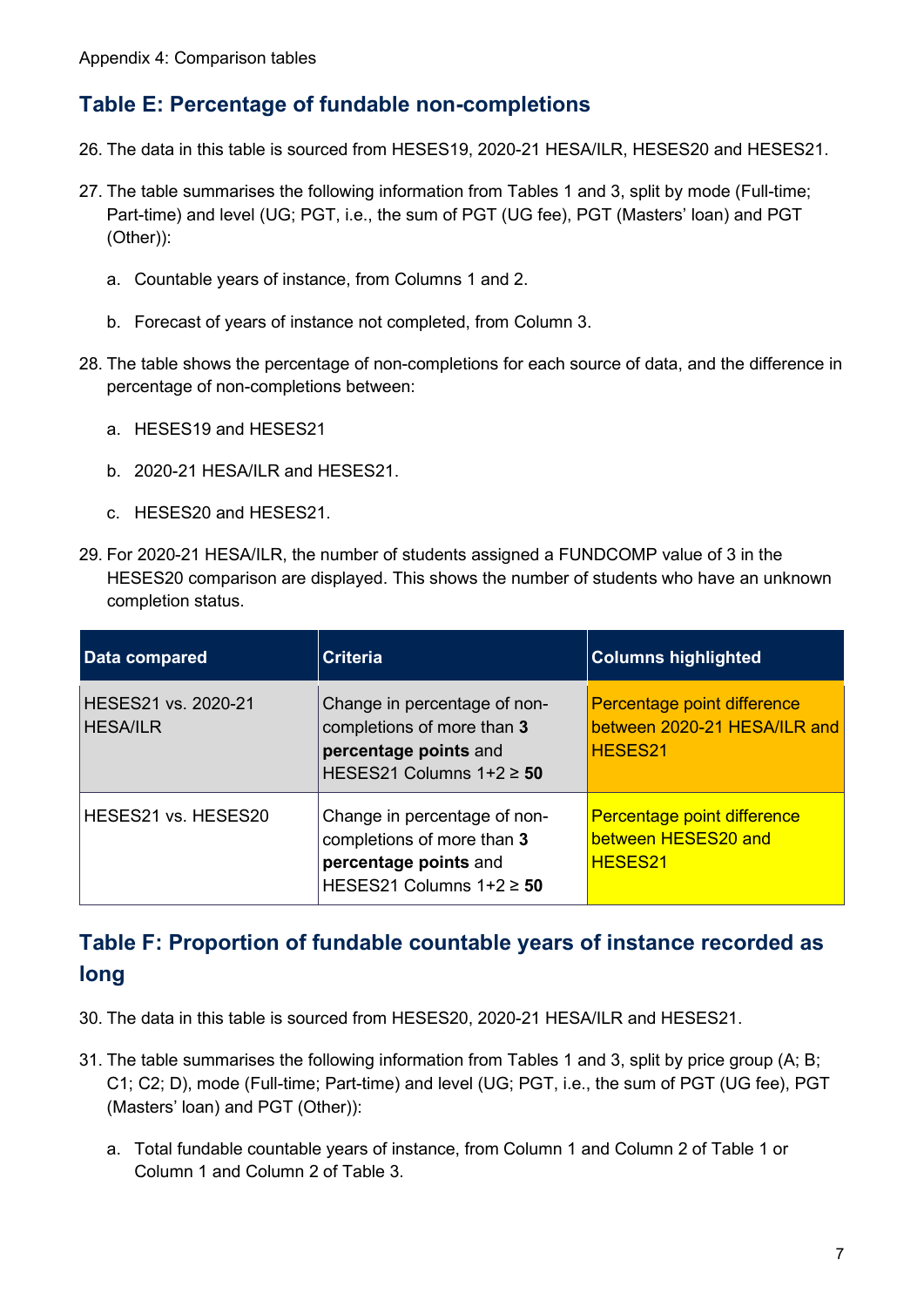- b. Fundable countable years of instance for long years of instance, from Column 1 and Column 2 of Table 1 or Column 1 and Column 2 of Table 3.
- 32. The table shows the proportion (as a percentage) of the total fundable countable years of instance which is contributed by long years of instance, and the change in proportion (i.e., the percentage point difference) between the following:
	- a. HESES20 and HESES21.
	- b. 2020-21 HESA/ILR and HESES21.

| Data compared                   | <b>Criteria</b>                                                                                                                                          | <b>Columns highlighted</b>                                                                                                       |
|---------------------------------|----------------------------------------------------------------------------------------------------------------------------------------------------------|----------------------------------------------------------------------------------------------------------------------------------|
| HESES21 vs.<br>HESES20          | Change in proportion of more than<br>5 percentage points and long fundable<br>countable years of instance differ by more<br>than 10                      | Percentage point difference<br>between HESES20 and<br>HESES21                                                                    |
|                                 | HESES21 long fundable countable years<br>of instance $= 0$ and HESES20 long<br>fundable countable years of instance $> 5$ ,<br>or vice versa             | <b>HESES20 long fundable</b><br>countable years of instance and<br><b>HESES21 long fundable</b><br>countable years of instance   |
| HESES21 vs.<br>2020-21 HESA/ILR | Change in proportion of more than<br>5 percentage points and long fundable<br>countable years differ by more than 10                                     | Percentage point difference<br>between 2020-21 HESA/ILR and<br>HESES21                                                           |
|                                 | HESES21 long fundable countable years<br>of instance $= 0$ and<br>2020-21 HESA/ILR long fundable<br>countable years of instance $> 5$ , or vice<br>versa | 2020-21 HESA/ILR long fundable<br>countable years of instance and<br><b>HESES21 long fundable</b><br>countable years of instance |

#### **Table G: Home fee undergraduate years abroad**

- 33. The data in this table is sourced from 2019-20 HESA/ILR, HESES20, 2020-21 HESA/ILR and HESES21.
- 34. The table summarises the following information from Table 4, split by type of year abroad (Outgoing Erasmus+ and Turing years abroad; Outgoing year abroad outside the Erasmus+ and Turing programmes), fundability status (Fundable; Non-fundable) and mode (Full-time; Sandwich year out):
	- a. Countable years of instance, from Columns 1 and 2.
- 35. Percentage changes are shown between the following:
	- a. 2019-20 HESA/ILR and 2020-21 HESA/ILR.
	- b. HESES20 and HESES21.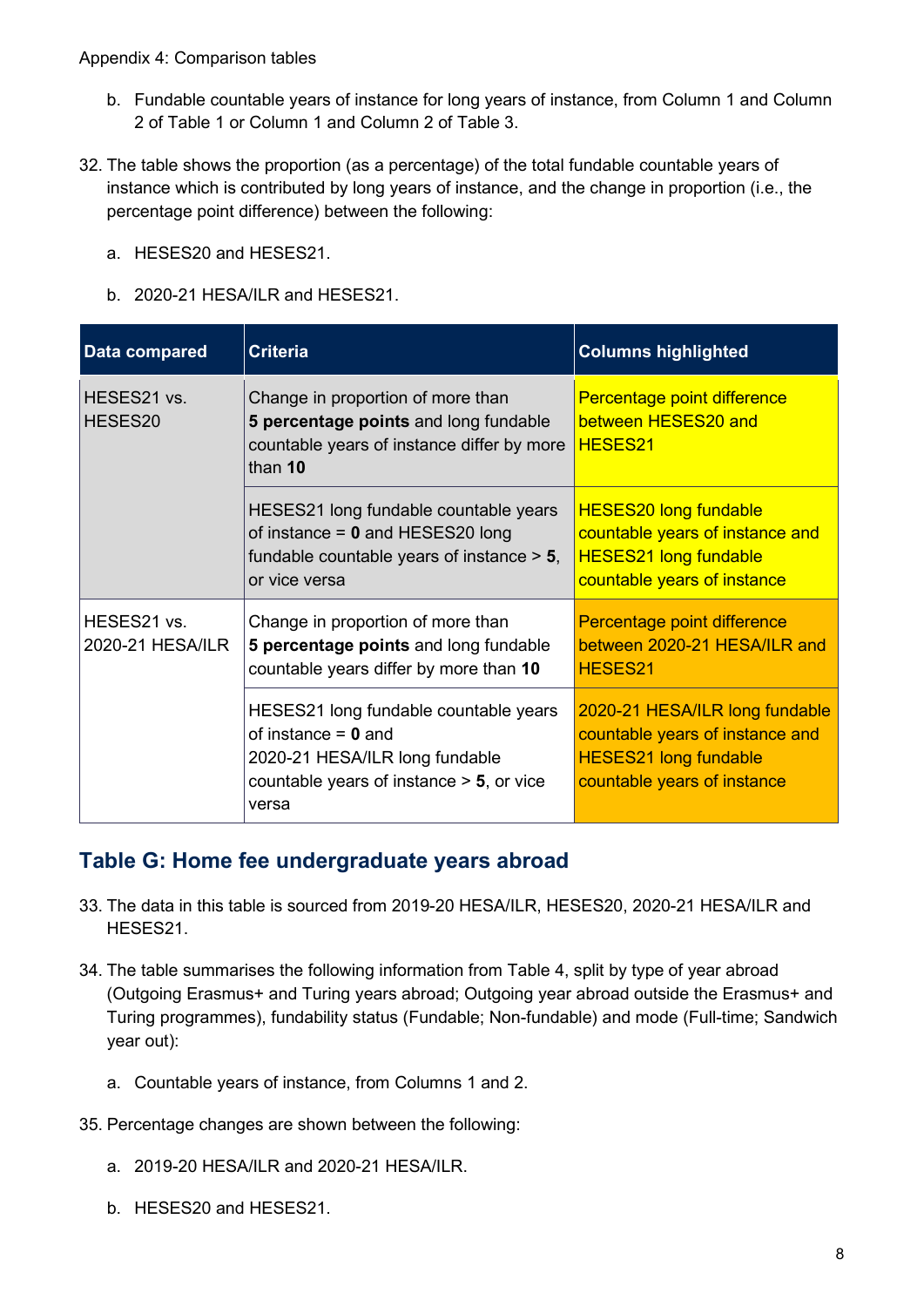c. 2020-21 HESA/ILR and HESES21.

| Data compared                   | <b>Criteria</b>                                                      | <b>Columns highlighted</b>                                |
|---------------------------------|----------------------------------------------------------------------|-----------------------------------------------------------|
| HESES21 vs.<br>HESES20          | Change of more than 20 per cent and<br>values differ by more than 25 | Percentage change between<br><b>HESES20 and HESES21</b>   |
|                                 | HESES21 = $0$ and<br>HESES20 $> 25$ , or vice versa                  | <b>HESES20 and HESES21</b>                                |
| HESES21 vs.<br>2020-21 HESA/ILR | Change of more than 20 per cent and<br>values differ by more than 25 | Percentage change between<br>2020-21 HESA/ILR and HESES21 |
|                                 | HESES21 = $0$ and<br>2020-21 HESA/ILR $>$ 25, or vice versa          | 2020-21 HESA/ILR and HESES21                              |

#### **Table H: Proportion of new entrants**

- 36. The data in this table is sourced from 2019-20 HESA/ILR, HESES20, 2020-21 HESA/ILR and HESES21.
- 37. The table summarises the following information from Table 5, split by mode (Full-time and sandwich year out; Part-time), level (UG; PGT, i.e., the sum of PGT (UG fee), PGT (Masters' loan) and PGT (Other)) and residential status (Home fee, i.e., OfS-fundable and non-fundable; Overseas):
	- a. Countable years of instance, from Section A, Columns 1 and 2.
	- b. New entrants, from Section B.
- 38. The table shows the proportion (as a percentage) of the years of instance which is contributed by new entrants.
- 39. Percentage differences between counts of years of instance and between counts of new entrants are shown for the following:
	- a. HESES20 and HESES21.
	- b. 2020-21 HESA/ILR and HESES21.
- 40. The table also shows changes in the proportion of new entrants (i.e., the percentage point difference) between these pairs of data sources.

| Data compared          | <b>Criteria</b>                                                                                          | <b>Columns highlighted</b>         |
|------------------------|----------------------------------------------------------------------------------------------------------|------------------------------------|
| HESES21 vs.<br>HESES20 | Change in proportion of more than 10<br>percentage points and new entrants differ by between HESES20 and | <b>Percentage point difference</b> |
|                        | more than $20$                                                                                           | <b>HESES21 proportions</b>         |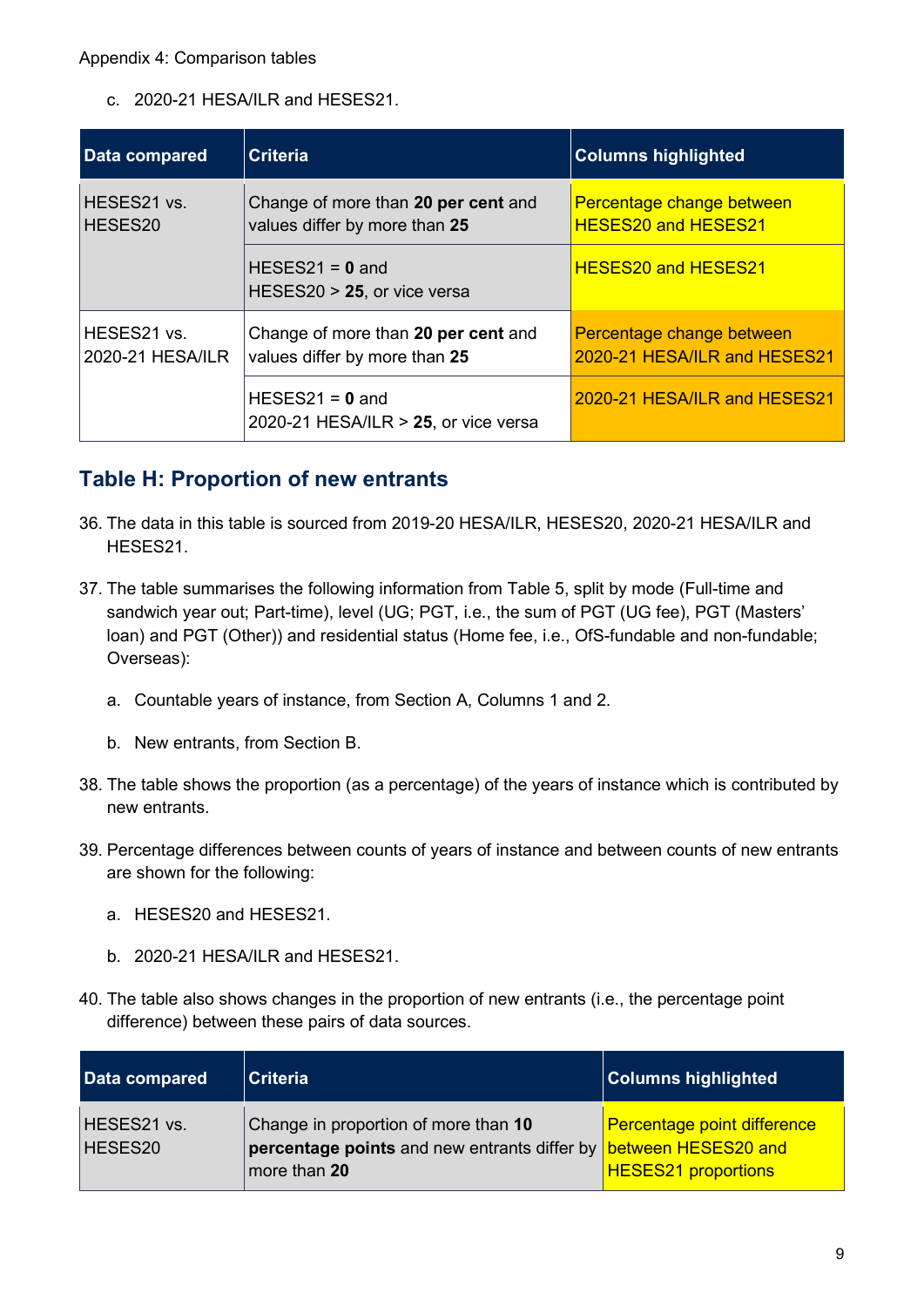| Data compared                   | <b>Criteria</b>                                                                                      | <b>Columns highlighted</b>                                                         |
|---------------------------------|------------------------------------------------------------------------------------------------------|------------------------------------------------------------------------------------|
|                                 | Change in new entrants of more than 10 per<br><b>cent</b> and new entrants differ by more than 20    | Percentage difference<br>between HESES20 and<br><b>HESES21 new entrants</b>        |
|                                 | HESES21 new entrants $= 0$ and HESES20<br>new entrants $> 10$ , or vice versa                        | <b>HESES20 and HESES21</b>                                                         |
| HESES21 vs.<br>2020-21 HESA/ILR | Change in proportion of more than<br>10 percentage points and new entrants differ<br>by more than 20 | Percentage point difference<br>between 2020-21 HESA/ILR<br>and HESES21 proportions |
|                                 | Change in new entrants of more than 10 per<br>cent and new entrants differ by more than 20           | Percentage difference<br>between 2020-21 HESA/ILR<br>and HESES21 new entrants      |
|                                 | HESES21 new entrants $= 0$ and<br>2020-21 HESA/ILR new entrants $> 10$ , or vice<br>versa            | 2020-21 HESA/ILR and<br>HESES21                                                    |

# **Table I: Countable years of instance for home fee starters on pre-registration nursing, midwifery and allied health profession courses**

- 41. The data in this table is sourced from 2019-20 HESA/ILR, HESES20, 2020-21 HESA/ILR and HESES21.
- 42. The table summarises the countable years of instance from Tables 6a, 6b and 6c for each profession and level (UG; PGT (UG fee)).
- 43. For each profession and level, the table shows the sum of the fundable and non-fundable countable years of instance for:
	- a. Full-time starters in 2019-20.
	- b. Part-time starters in 2019-20.
	- c. Full-time starters in 2020-21.
	- d. Part-time starters in 2020-21.
	- e. Full-time starters in 2021-22.
	- f. Part-time starters in 2021-22.
- 44. Percentage differences are shown between:
	- a. HESES20 starters in 2020-21 and HESES21 starters in 2021-22.
	- b. 2020-21 HESA/ILR starters in 2020-21 and HESES21 starters in 2021-22.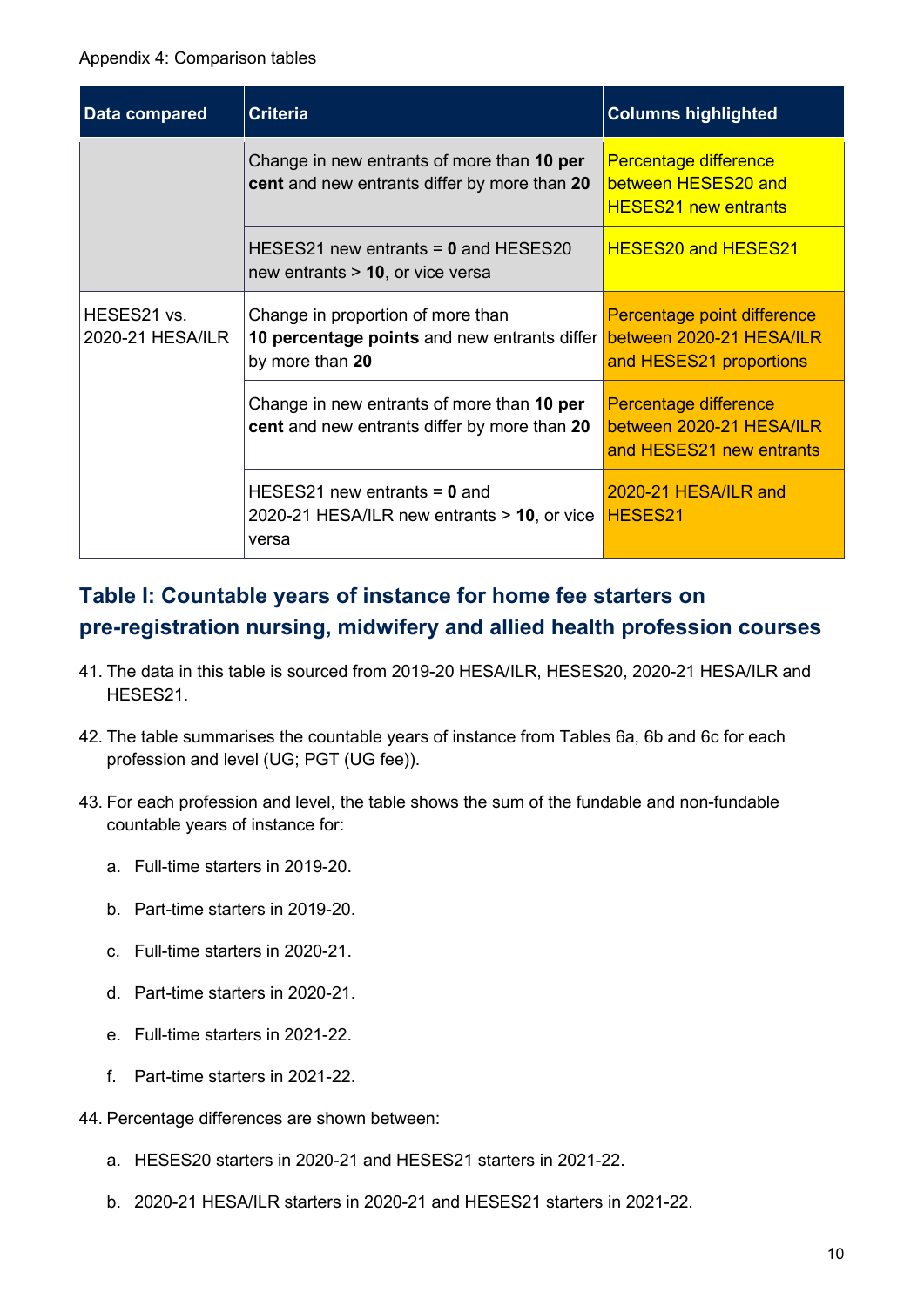#### Appendix 4: Comparison tables

| Data compared                                                                 | <b>Criteria</b>                                                                | <b>Columns highlighted</b>                                                                               |
|-------------------------------------------------------------------------------|--------------------------------------------------------------------------------|----------------------------------------------------------------------------------------------------------|
| HESES20 starters<br>in 2020-21 vs.<br><b>HESES21</b> starters<br>in 2021-22   | Change of more than 10 per cent<br>and values differ by more than 20           | Percentage difference between<br>HESES20 starters in 2020-21 and<br>HESES21 starters in 2021-22          |
|                                                                               | HESES21 = 0 and HESES20 > 10, HESES20 starters in 2020-21 and<br>or vice versa | HESES21 starters in 2021-22                                                                              |
| 2020-21 HESA/ILR<br>starters in 2020-21<br>vs. HESES21<br>starters in 2021-22 | Change of more than 10 per cent<br>and values differ by more than 20           | Percentage difference between 2020-21<br>HESA/ILR starters in 2020-21 and<br>HESES21 starters in 2021-22 |
|                                                                               | HESES21 = $0$ and<br>2020-21 HESA/ILR > 10, or vice<br>versa                   | 2020-21 HESA/ILR starters in 2020-21<br>and HESES21 starters in 2021-22                                  |

# **Table J: Total countable years of instance on pre-registration nursing, midwifery and allied health profession courses**

- 45. The data in this table is sourced from 2019-20 HESA/ILR, HESES20, 2020-21 HESA/ILR and HESES21.
- 46. The table summarises the countable years of instance from Tables 6a, 6b and 6c for each profession and level (UG; PGT (UG fee)).
- 47. For each profession and level, the table shows the sum of the fundable and non-fundable countable years of instance for:
	- a. Full-time and sandwich year out total countable years of instance.
	- b. Part-time total countable years of instance.
- 48. Percentage differences are shown between the following:
	- a. Total countable years of instance in 2019-20 HESA/ILR and HESES21.
	- b. Total countable years of instance in 2020-21 HESA/ILR and HESES21.
	- c. Total countable years of instance in HESES20 and HESES21.

| Data compared                   | <b>Criteria</b>                                                      | <b>Columns highlighted</b>                                     |
|---------------------------------|----------------------------------------------------------------------|----------------------------------------------------------------|
| 2020-21 HESA/ILR<br>vs. HESES21 | Change of more than 20 per cent<br>and values differ by more than 30 | Percentage difference between 2020-<br>21 HESA/ILR and HESES21 |
|                                 | $HESES21 = 0$ and<br>2020-21 HESA/ILR > 10, or vice<br>versa         | 2020-21 HESA/ILR and HESES21                                   |